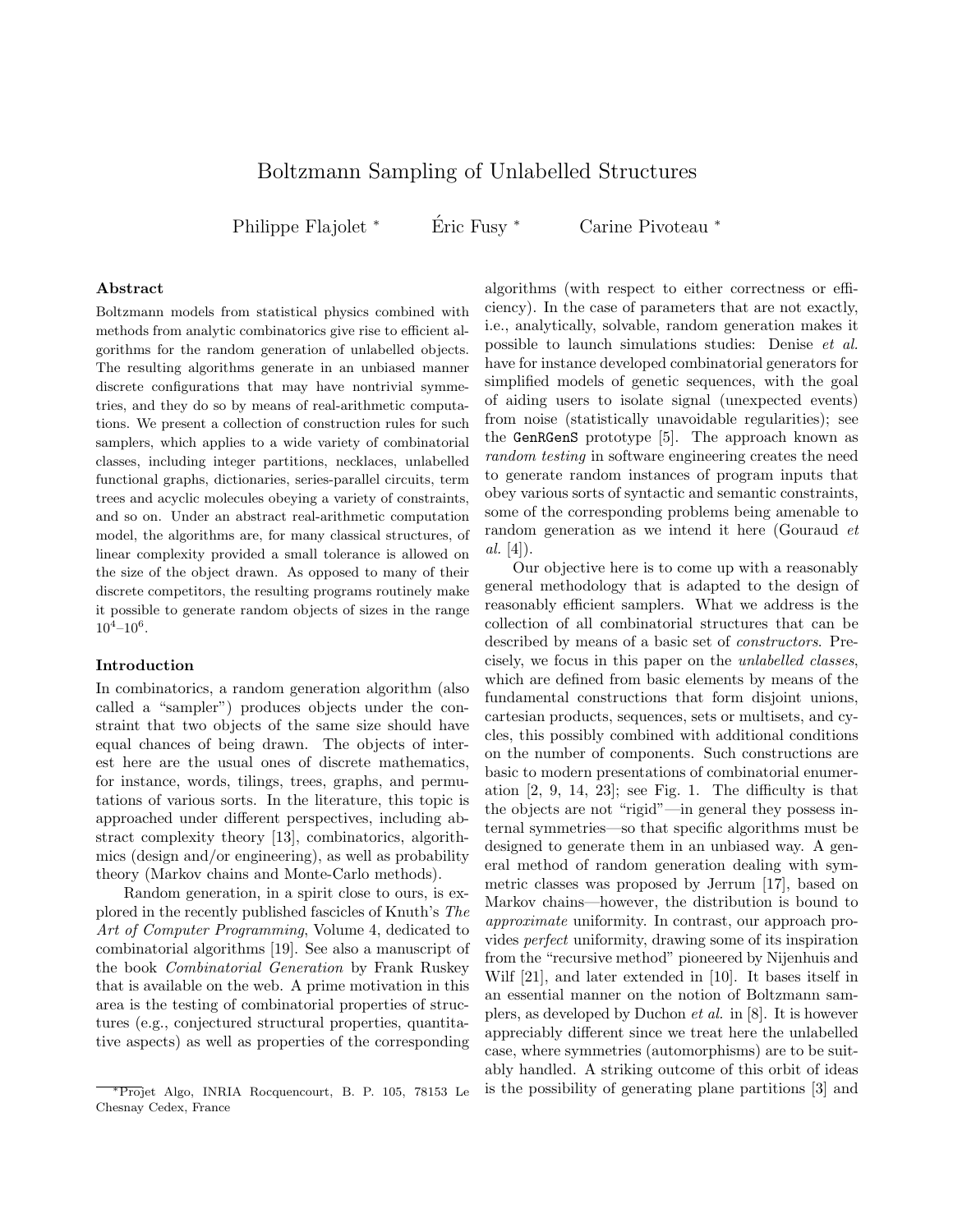| Neutral class |                                                | composed of a unique element ( $\epsilon$ ) of size 0     |
|---------------|------------------------------------------------|-----------------------------------------------------------|
| Atom          |                                                | composed of a unique element (vertex, letter, ) of size 1 |
| Sum           | $\mathcal{C} = \mathcal{A} + \mathcal{B}$      | Union of disjoint copies of $A, B$                        |
| Product       | $\mathcal{C} = \mathcal{A} \times \mathcal{B}$ | Cartesian product, forms ordered pairs                    |
| Sequence      | $\mathcal{C} = \text{Seq}(\mathcal{A})$        | Forms all sequences $(\alpha_1, \ldots, \alpha_\ell)$     |
| Cycle         | $\mathcal{C} = \text{Cyc}(\mathcal{A})$        | Forms cycles, i.e., sequences up to cyclic shift          |
| Multiset      | $\mathcal{C} = \text{MSET}(\mathcal{A})$       | Forms multisets, i.e., sets with repetitions allowed      |
| Powerset      | $\mathcal{C} = \mathrm{PSET}(\mathcal{A})$     | Forms sets, i.e., multisets with all multiplicities 1.    |

Figure 1: A description of basic constructions.

labelled planar graphs in small polynomial time [11].

Plan. Section 1 introduces the general framework of unlabelled constructions and Boltzmann models under which we are operating thoughout. Generating functions play an essential rôle. Then, we provide a complete collection of rules that make it possible to produce a Boltzmann generator automatically from a structural specification (Section 2). Extensions to sets without repetitions and to cardinality constraints are given next (Section 3). Several classes can be sampled in this way, and the corresponding generated objects are displayed in Figure 8. Then, we discuss in Section 4 the way Boltzmann samplers can be adapted to produce objects within a given range of sizes. Our algorithms are often of linear complexity under an abstract realarithmetic model, as soon as a tolerance is allowed on size (typically, a few percent); they are usually at most quadratic if exact-size random generation is imposed. Issues relative to the real-arithmetic model of computation and implementation are briefly discussed in the final section, Section 5.

#### 1 Combinatorial classes and Boltzmann models

A *combinatorial class*  $C$  is a finite or denumerable set endowed with a *size function* (denoted by  $|\cdot|$ ). We systematically let  $\mathcal{C}_n$  represent the subclass of objects of size  $n$  and  $C_n$  be the corresponding cardinality. The (ordinary) generating function (GF, for short) of class  $\mathcal C$  is

$$
C(z) := \sum_{n\geq 0} C_n z^n \equiv \sum_{\gamma \in \mathcal{C}} z^{|\gamma|}.
$$

The *Boltzmann model* associated to  $C$  and to the positive parameter  $x \in \mathbb{R}$  is the probability distribution that assigns to an element  $\gamma \in \mathcal{C}$  a probability proportional to an exponential of its size:

$$
\mathbb{P}(\gamma) = \frac{x^{|\gamma|}}{C(x)}
$$

.

(Only values of x in the range  $[0, \rho_C]$ , where  $\rho_C$  is the radius of convergence of C are considered.) Thus, in a Boltzmann sampler, the size of the object produced becomes a random variable, denoted by  $N$ , with probability distribution

(1.1) 
$$
\mathbb{P}(N=n) = \frac{C_n x^n}{C(x)}.
$$

Relaxing a priori the constraint of operating with objects of a fixed size induces, as we shall see, tangible algorithmic gains.

The constructions we deal with are summarized in Figures 1 and 2; details can be found in the publicly available book Analytic Combinatorics [9]. Roughly SEQ forms linear lists, CYC forms circular lists, MSET (resp. PSET) form heaps of objects with (resp. without) repetitions allowed (Figure 1). A class is constructible if it admits a complete specification in terms of the basic classes  $1, Z$  involving only the basic constructors. We also consider constrained constructions, where, e.g.,  $\mathrm{Cyc}_k$  forms cycles consisting of exactly k components. Recursive specifications of classes are allowed. This language of constructions then makes it possible to describe an infinite variety of combinatorial types by means of "grammars", which resemble context-free grammars augmented with commutation or cyclic-shift rules. Our main result here is that for all such types, a Boltzmann sampler having good complexity-theoretic properties can be automatically obtained.

THEOREM 1.1. Let  $\mathcal{C}$  be any combinatorial class specifiable (possibly recursively) from finite sets using the constructions  $\{+, \times, \text{Seq}, \text{Seq}_k, \text{MSET}, \text{MSET}_k, \text{CYC}, \text{CYC}_k\}.$  Assume given an oracle for values of generating functions at positive points. Then, there exists an effective process that produces a Boltzmann sampler  $\Gamma C(x)$  for C such that the time complexity of a generation is, in the worst-case, linear in the size of the object produced.

In this statement an oracle is an external procedure that, given a specification of a class  $\mathcal F$  and a value x, outputs the value  $F(x)$  of the GF of  $\mathcal F$  at x, provided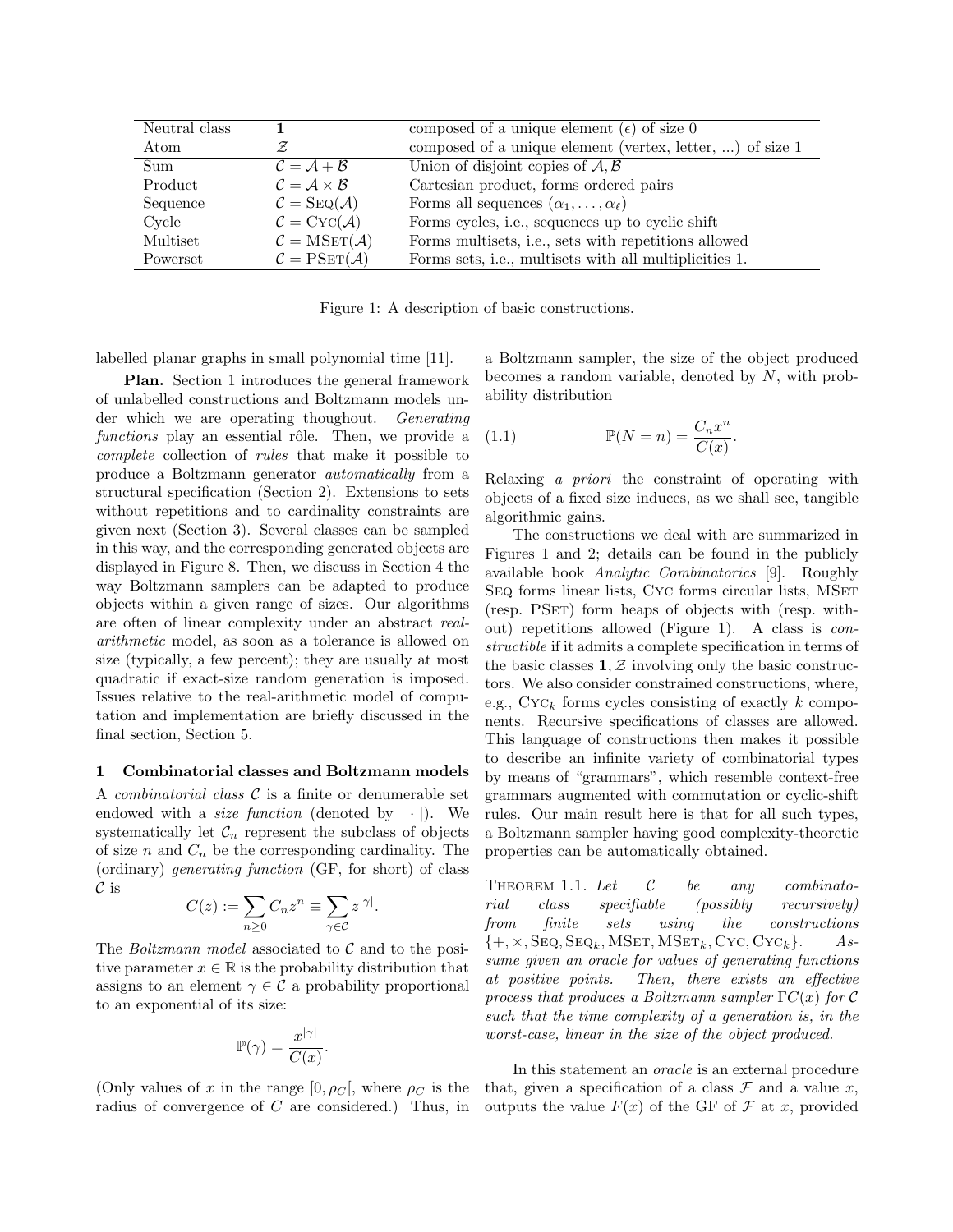| $\mathcal{C}=1$                                | $C(z)=1$                             |                                                                   |
|------------------------------------------------|--------------------------------------|-------------------------------------------------------------------|
| $\mathcal{C} = \mathcal{Z}$                    | $C(z) = z$                           |                                                                   |
| $\mathcal{C} = \mathcal{A} + \mathcal{B}$      | $C(z) = A(z) + B(z)$                 |                                                                   |
| $\mathcal{C} = \mathcal{A} \times \mathcal{B}$ | $C(z) = A(z) \times B(z)$            |                                                                   |
| $\mathcal{C} = \text{Seq}(\mathcal{A})$        | $C(z) = (1 - A(z))^{-1}$             | (quasi-inverse)                                                   |
| $\mathcal{C} = \text{Cyc}(\mathcal{A})$        | $C(z) = \text{Log } A(z)$            | $\log f(z) = \sum (\varphi(k)/k) \log(1 - f(z^k))^{-1}$           |
| $\mathcal{C} = \text{MSET}(\mathcal{A})$       | $C(z) = \text{Exp}(A(z))$            | $\text{Exp}(f(z)) = \exp \sum (1/k) f(z^k)$                       |
| $C = PSET(\mathcal{A})$                        | $C(z) = \overline{\text{Exp}}(A(z))$ | $\overline{\mathrm{Exp}}(f(z)) = \exp \sum ((-1)^{k-1}/k) f(z^k)$ |

Figure 2: Translation of the constructions of Fig. 1 into GFs.

 $0 < x < \rho_F$  (with  $\rho_F$  the radius of convergence of  $F$ ). In the core of this paper, we adopt the real domain R as our abstract computation domain, so that complexity results stated here are under an exact real-arithmetic model. (We defer to the last section practical realizability considerations.) For clarity of the discussion, we also assume that the oracle returns its result in unit time: more sophisticated complexity models taking into account bit complexity and exactness of representations could be investigated (see Denise and Zimmermann [6] for a parallel discussion), but doing so here would exceed the page limitations of this abstract.

Observe finally that Theorem 1.1 describes the linear time complexity of a Boltzmann generator operating freely under the sole effect of its parameter  $x \in \mathbb{R}_{\geq 0}$ . Section 4 will discuss the way to add to it some size control, so as to obtain objects in a predetermined range of size values, while preserving low polynomial time complexity.

#### 2 Design rules for basic constructions

The goal of this section is to describe the rules by which a Boltzmann sampler can be assembled, given the specification of a combinatorial class in terms of the constructions listed in the statement of Theorem 1.1. This whole section thus constitutes the proof of Theorem 1.1. We make use here of classical discrete probability distributions listed in Figure 3, for which generators having a linear-time complexity (in terms of the value of the output) are well known [7, 8]. Generically, for a class C, we let  $\Gamma C(x)$  denote a Boltzmann sampler that returns an object of  $\mathcal C$  according to the Boltzmann model of parameter x.

2.1 Unions, products, and sequences  $(+, \times, \text{Seq})$ . The constructions of disjoint union and cartesian product are treated here in the same way as in the labelled case, following the principles of [8]. To wit:

— Disjoint union. If  $\mathcal{C} = \mathcal{A} + \mathcal{B}$ , then  $\Gamma C$  obtains by

a Bernoulli switch based on the probabilities  $\frac{A}{C}$ ,  $\frac{B}{C}$ that triggers either a  $\Gamma A$  or a  $\Gamma B$ : (2.2)

$$
\Gamma C(x) := \text{Bern}\left(\frac{A(x)}{C(x)}, \frac{B(x)}{C(x)}\right) \longrightarrow \Gamma A(x) | \Gamma B(x).
$$

Cartesian product. If  $C = A \times B$ , then

(2.3) 
$$
\Gamma C(x) := \langle \Gamma A(x), \Gamma B(x) \rangle.
$$

The verification by elementary probability theory is immediate from the definition. The remarkable property, which is at the origin of large algorithmic benefits, is that cartesian products are produced unconditionally by two independent calls to the component samplers.

Next, for  $X$  an integer values random variable and f a procedure, note

$$
(2.4) \t\t X \Longrightarrow f
$$

to mean: "if  $X = r$ , then launch  $f_1, \ldots, f_r$  where each  $f_j$  is an independent call of  $f$ ". A consequence of the definitions is that sequences are easily produced:

 $-$  Sequences. If  $C = \text{Seq}(A)$ , then, with notation (2.4):

$$
(2.5) \t\Gamma C(x) := \left[ \text{Geom}(A(x)) \Longrightarrow \Gamma(A(x)) \right].
$$

(Proof [8]: Write  $C = 1 + A \times C$  and unwind the recursion.)

Equipped with the design rules of Eq.  $(2.2)$ – $(2.5)$ , it is possible to generate in linear time in the size of the result any object of a class described by an unambiguous regular expression or a deterministic finite automaton. (More generally, transfer matrix models can be accommodated.)

EXAMPLE 1. *Vertically convex*  $(V.C.)$  *polyominoes.* These are connected assemblies of unit squares with vertices at the points of the discrete plane  $Z \times \mathbb{Z}$ , such that the intersection with any vertical line is an interval. Pólya and Temperley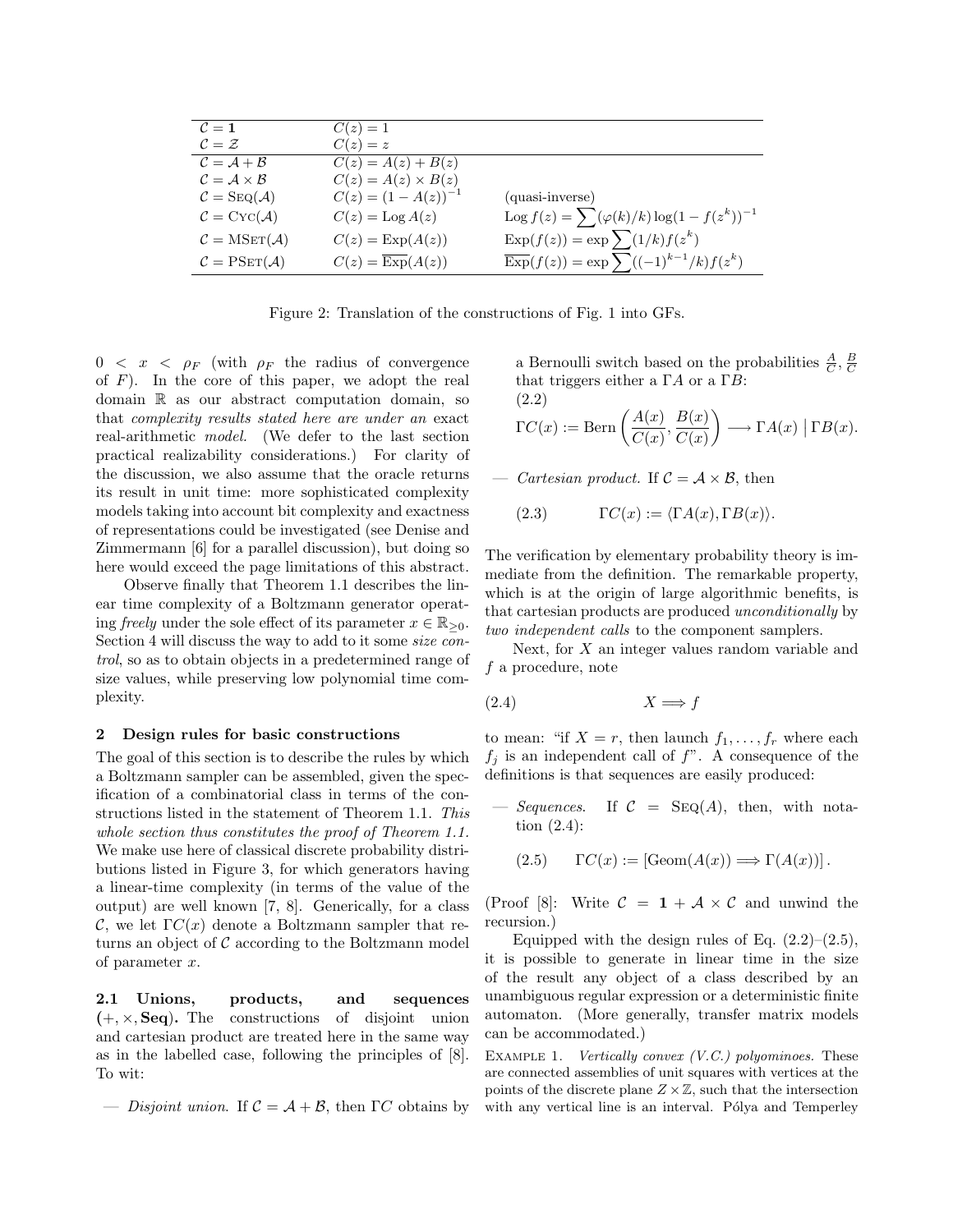| Distribution | <i>Notation</i>               | Definition                                                                                                                |
|--------------|-------------------------------|---------------------------------------------------------------------------------------------------------------------------|
| Bernoulli    | $\text{Bern}(p_1,\ldots,p_m)$ | $\mathbb{P}(k) = p_k$ (with $\sum p_i = 1$ )                                                                              |
| Geometric    | $Geom(\lambda)$               | $\mathbb{P}(k) = \lambda^k (1 - \lambda)$ (with $0 \leq \lambda < 1$ )                                                    |
| Poisson      | $\mathrm{Pois}(\lambda)$      | $\mathbb{P}(k) = e^{-\lambda} \frac{\lambda^k}{k!}$                                                                       |
| Logarithmic  | $Loga(\lambda)$               | $\mathbb{P}(k) = \frac{1}{L(\lambda)} \frac{\lambda^k}{k}$ (with $L(\lambda) = \log(1/(1-\lambda)), 0 \leq \lambda < 1$ ) |

Figure 3: Distributions of use in Boltzmann sampling.

Define the probability distribution relative to  $A$  and  $x$ :  $(2.6)$   $\mathbb{P}(K \leq k) = \prod$  $\exp\left( \frac{1}{2} \right)$  $\frac{1}{j}A(x^j)\bigg)$  .

j≤k

Let  $MAX\_INDEX(A; x)$  be a generator according to this distribution (using the classical "inversion method" [7, §2.1] and [18, §4.1]).

Algorithm 
$$
\Gamma
$$
 MSET[A](x):  
\n $\gamma \leftarrow \varnothing$ ;  $k_0 \leftarrow$  MAX-InDEX(A; x);  
\nfor j from 1 to  $k_0 - 1$  do  
\n $\gamma \leftarrow \gamma$ ,  $\left[\text{Pois}\left(\frac{A(x^j)}{j}\right) \Longrightarrow \text{copy}(j, \Gamma A(x^j))\right]$   
\n $\gamma \leftarrow \gamma$ ,  $\left[\text{Pois}_{\geq 1}\left(\frac{A(x^{k_0})}{k_0}\right) \Longrightarrow \text{copy}(k_0, \Gamma A(x^{k_0}))\right]$   
\nreturn  $\mu$ .

Figure 4: The rule producing a Boltzmann sampler for MSET.

first found, by means of certain functional equations, the rational generating function

$$
VC(z) = \frac{z(1-z)^3}{1-5z+7z^2-4z^3}
$$

.

Hickerson [16] has provided what amounts to an unambiguous regular language description, which can then be translated automatically into a Boltzmann sampler. That sampler can equivalently be viewed as a stochastic automaton with transitions that are rational functions of the Boltzmann parameter x. Here is for instance a polyomino of size 275,

obtained in this way upon using a value of  $x$  close to ρV C .= 0.31195. . . . . . . . . . . . . . . . . . . . . . . . . . . . . . . . . . . . . . . . .

2.2 Multiset construction (MSet) The multiset construction applied to A builds the class  $C = \text{MSET}(\mathcal{A})$ of all finite multisets, which can alternatively be viewed, up to combinatorial isomorphism, as an infinite product

(2.7) 
$$
\mathcal{C} = \text{MSET}(\mathcal{A}) \cong \prod_{\alpha \in \mathcal{A}} \text{SEQ}(\alpha).
$$

(Sweep over all elements  $\alpha \in \mathcal{A}$  and retain, for each  $\alpha$ , an arbitrary sequence of copies of  $\alpha$ .) This gives rise to Next we need a basic program transformation.

the generating function equations

$$
(2.8) C(z) = \prod_{\alpha \in \mathcal{A}} (1 - z^{|\alpha|}) \equiv \prod_{n \ge 1} (1 - z^n)^{-A_n}
$$

$$
= \exp \sum_{k \ge 1} \frac{1}{k} A(z^k) \equiv \prod_{k \ge 1} \exp \left( \frac{A(x^k)}{k} \right).
$$

There the *exp-loq transformation*,  $f \equiv \exp(\log(f))$ , is used to reorganize the product. The equations (2.7) and (2.8) are central in the construction of samplers for multisets. We establish here:

PROPOSITION 2.1. The generator  $\Gamma$  MSET $[\mathcal{A}](x)$  as described in Figure 4 is a valid Boltzmann sampler for  $MSET(\mathcal{A}).$ 

Proof. From the infinite product representation (2.7) and the construction rule for sequences (2.5), a process equivalent to  $\Gamma C(x)$  is obtained as follows: scan sequentially all elements  $\alpha \in \mathcal{A}$  and output a random number of copies of  $\alpha$ , given by a law Geom $(x^{|\alpha|})$ . In symbols  $\Gamma C(x) \cong \prod_{\alpha \in A} \alpha^{\text{Geom}(x^{|\alpha|})}$ . This is of course not an algorithm as the loop is in general infinite.

Next, the following lemma expresses the decomposition of a geometric random variable as an infinite sum of Poisson variables.

LEMMA 2.1. Let  $(Y_i)_{i\geq 1}$  be a sequence of independent random variables such that  $Y_i \in \text{Pois}(\lambda^i/i)$  with  $\lambda < 1$ . Then the sum  $S = \sum_{i \geq 1} iY_i$  satisfies  $S \in \text{Geom}(\lambda)$ .

(The verification is by characteristic functions or probability generating functions, using the exp-log transformation.)

Equipped with Lemma 2.1, we can transform the abstract infinite-product Boltzmann sampler as follows: (2.9)

$$
\Gamma C(x) = \prod_{\alpha \in A} \alpha^{\sum_i i \operatorname{Pois}(\frac{x^{i|\alpha|}}{i})} \qquad \text{[Lemma 2.1]}
$$
\n
$$
= \prod_{i} \prod_{\alpha \in A} \alpha^{i \operatorname{Pois}(\frac{x^{i|\alpha|}}{i})} \qquad \text{[interchange of II's]}
$$
\n
$$
= \prod_{i} \prod_{\beta \in A^{\odot i}} \beta^{\operatorname{Pois}(\frac{x^{|\beta|}}{i})} \qquad [\mathcal{A}^{\odot i} := {\{\alpha, \alpha, \dots, \alpha\}}\}]
$$
\nis copies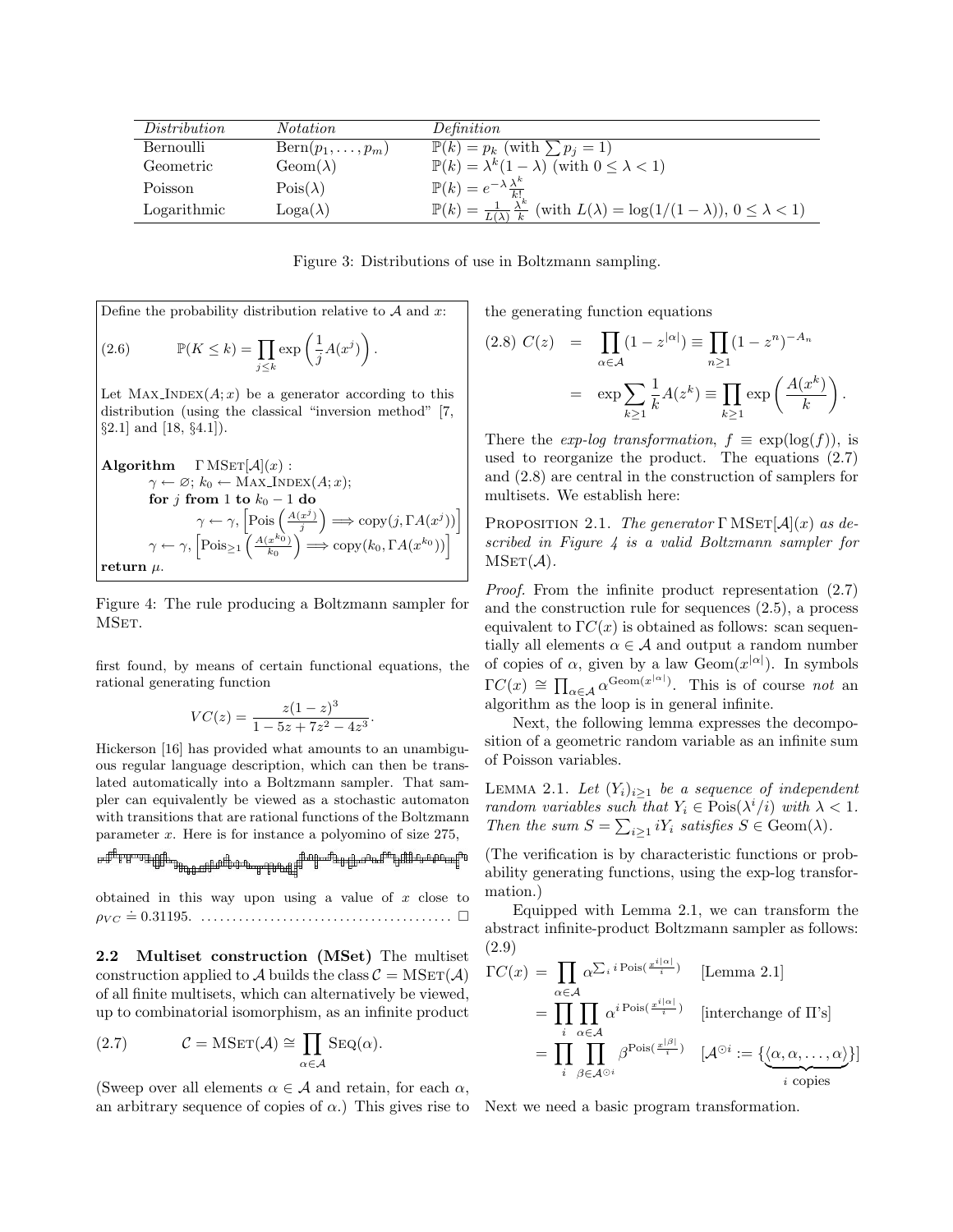LEMMA 2.2. Given a class  $\beta$  and a constant  $c > 0$ , the process  $\mathfrak{P}:\prod_{\beta\in\mathcal{B}}\beta^{\text{Pois}(cx^{\lfloor\beta\rfloor})}$  is realized by the algorithm  $\mathfrak{A}: [\mathrm{Pois}(cB(x)) \Longrightarrow \Gamma B(x)],$  with the notation (2.4).

*Proof.* The probability that  $\mathfrak{B}$  produces the multiset  $\{\gamma_1^{r_1}, \ldots, \gamma_s^{r_s}\}$  (all  $r_i > 0$ ) is

$$
(2.10) \ \prod_{i=1}^{s} \frac{(cx^{|\gamma_j|})^{r_j}}{r_j!} \prod_{\gamma \in \mathcal{B}} e^{-cx^{|\beta|}} = c^{\ell} x^n e^{-cB(x)} \prod_{i=1}^{s} \frac{1}{r_i!},
$$

where  $\ell = \sum r_i$  is the number of components and  $n =$  $\sum r_i |\gamma_i|$  is the size of the multiset. This same multiset is produced by  $\mathfrak A$  as a sequence  $\beta_1, \ldots, \beta_\ell$  in $\binom{\ell}{r_1, \ldots, r_s}$  ways, each having probability

(2.11) 
$$
e^{-cB(x)} \frac{(cB(x))^\ell}{\ell!} \frac{x^{|\beta_1|}}{B(x)} \cdots \frac{x^{|\beta_\ell|}}{B(x)}.
$$

By  $(2.10)$  and  $(2.11)$ , the two distributions induced by  $\mathfrak P$  and  $\mathfrak A$  coincide.

We can now apply Lemma 2.2 to the last line of (2.9), which describes an abstract Boltzmann sampler for  $C = \text{MSET}(\mathcal{A})$ . This gives us an algorithm that consists of an infinite loop over all indices  $i$  of  $(2.9)$  controlling Poisson generators. The final algorithm of Figure 4 then results after computing separately the largest size  $k_0$ for which an element is generated (Eq. (2.6) of Fig. 4). Proposition 2.1 is established.

EXAMPLE 2. Nonplane unlabelled trees. These have been enumerated by Cayley and Pólya. They are specified by  $\mathcal{U} = \mathcal{Z} \times \text{MSET}(\mathcal{U})$ , with the multiset construction expressing the absence of planar embedding. Algorithms to generate such trees have been first given by Nijenhuis and Wilf [21], but their method necessitates the maintenance of large integer tables (of bit size  $\Theta(n^2)$  for trees of size *n*). Here a recursive Boltzmann sampler results directly from the multiset construction of Fig. 4.  $\dots$ . . . . . . . . . . . . .  $\square$ 

2.3 Cycle construction (Cyc) A cycle is a sequence of elements, taken up to circular permutation. With  $\varphi(.)$  the Euler totient function, the generating function corresponding to  $C = \text{Cyc}(\mathcal{A})$  is

(2.12) 
$$
C(z) = \sum_{k \ge 1} \frac{\varphi(k)}{k} \log \frac{1}{1 - A(z^k)},
$$

due to Pólya, Read, De Bruijn, Klarner, and others). The design rule for cycles is given in Figure 5.

PROPOSITION 2.2. The generator  $\Gamma \text{Cyc}[A](x)$  of Figure 5 is a valid Boltzmann sampler for  $\text{Cyc}(\mathcal{A})$ .

Consider the probability distribution

(2.13) 
$$
\mathbb{P}(K = k) = \frac{\varphi(k)}{kC(x)} \log \left( (1 - A(x^k))^{-1} \right).
$$

Let REPLICORDER $(A; x)$  be a generator of this distribution.

**Algorithm** 
$$
\Gamma
$$
 CYC[ $\mathcal{A}](x)$   
\n $k \leftarrow \text{REPLICORDER}(x);$   
\n $j \leftarrow \text{Loga}(A(x^k));$   
\n $w \leftarrow$  a sequence of *j* calls to  $\Gamma A(x^k);$   
\nreturn the cycle made of *k* copies of *w* cyclically chained.

Figure 5: The rule producing a Boltzmann sampler for Cyc.

The idea behind the design rule of Fig. 5 is to build a cycle as follows: (i) Generate a sequence  $w \in \text{Seq}(\mathcal{A})$  of some length  $j$ , which is called the pattern; *(ii)* Copy the pattern  $w$  a certain number  $k$  of times (the "replication") order") and produce the cycle associated to  $w^k$ . The problem is to draw the pair  $j, k$  with the right probabilities since a cycle can be obtained in various ways (e.g.,  $[(ab)^6] = [(ba)^6] = [(abab)^3]$ . We choose the replication order according to the probability distribution (2.13) and the length of the pattern according to a logarithmic distribution (Fig. 3 and 5).

Proof. By construction, the probability of the replication order to be  $k$  and of the length of the pattern to be j is:  $\mathbb{P}(k,j) = \frac{\varphi(k)}{kj}$  $A(x^k)^j$  $\frac{\Lambda(x^k)^j}{C(x)}$ . A cycle  $\gamma \in \text{Cyc}(\mathcal{A})$  is maximally decomposed as  $\gamma = (u^r)$ , with  $u = (u_1, \ldots, u_s)$ a primitive sequence (i.e., having no symmetry under shift). Then, any decomposition  $\gamma = w^k$  is such that k is a divisor of r and  $w = \hat{u}^{r/k}$  with  $\hat{u}$  a cyclic shift of u.<br>Since u has a different quality the avele  $\alpha$  is drawn Since u has s different cyclic shifts, the cycle  $\gamma$  is drawn with probability

$$
\mathbb{P}(\gamma) = s \sum_{kj=l,k|r} \frac{\varphi(k)}{kj} \frac{A(x^k)^j}{C(x)} \left(\frac{x^{k|u_1|}}{A(x^k)} \cdots \frac{x^{k|u_s|}}{A(x^k)}\right)^{r/k}
$$

$$
= \frac{s}{l} \frac{x^{|\gamma|}}{C(x)} \sum_{k|r} \varphi(k) = \frac{x^{|\gamma|}}{C(x)},
$$

where use is made of the formula  $\sum_{k|m} \varphi(k) = m$ .

EXAMPLE 3. Cyclic compositions and necklaces. A necklace is a sequence of words over a finite alphabet taken up to cyclic shift. In the binary case, a specification is  $\mathcal{N} =$  $Cyc(\mathcal{Z} + \mathcal{Z})$ . Thus, a generator is derived automatically from Fig. 5. Similarly for cyclic compositions described by  $C = \text{Cyc}(\mathcal{Z} \text{Seq}(\mathcal{Z}))$ : a logarithmic generator triggers a geometric generator.  $\dots \dots \dots \dots \dots \dots \dots \dots \dots \square$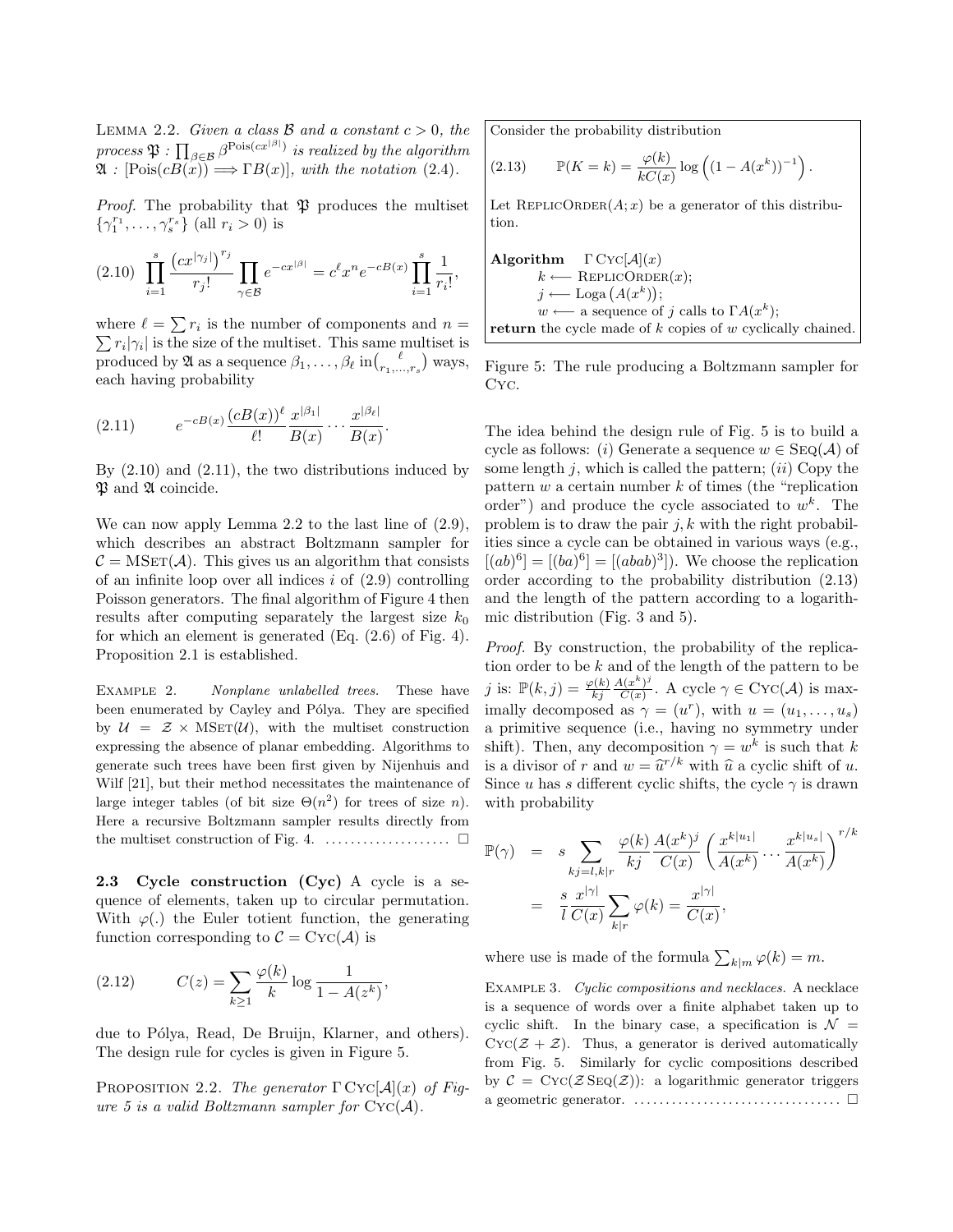$\mathbf{MSet}_k$ : Define the polynomials  $M_k(z)$  as in (2.15). • Define a *partition-sequence* of size  $k$  as an integer sequence  $(n_i)$  such that  $\sum_{i=1}^{k} in_i = k$ , and denote by  $\mathcal{P}_k$  the set of partition-sequences of size k. For  $P \in \mathcal{P}_k$ , introduce  $M_P(z) := \prod_{i=1}^k A(z^i)^{n_i} / (n_i! i^{n_i})$  and define the corresponding sampler:  $\Gamma M_P(x) := \mu \leftarrow \varnothing;$ 

for  $i$  from 1 to  $k$  do for  $j$  from 1 to  $n_i$  do  $\mu \leftarrow \mu$ , copy $(i, \Gamma A(x^i))$ return  $\mu$ .

• Observe that  $M_k(z) = \sum_{P \in \mathcal{P}_k} M_P(z)$ . The sampler  $\Gamma \text{MSET}_k[\mathcal{A}](x)$  is defined as follows: draw  $P \in \mathcal{P}_k$  under the Bernoulli choice  $\mathbb{P}(P) = M_P(x)/M_k(x)$ , and return  $\Gamma M_P(x)$ .

—————

 $\mathbf{Cyc}_k$ : Define the sampler as follows:

 $\Gamma \text{Cyc}_k[\mathcal{A}](x) := \bullet$  draw a divisor i of k with distribution  $\mathbb{P}(i) = \varphi(i) A(x^i)^{k/i} / (kC_k(x));$  $\bullet$  return the cycle made of  $i$  cyclically chained copies of a sequence of length  $k/i$ , obtained by  $k/i$  independent calls to  $\Gamma A(x^i)$ .

Figure 6: The rules producing Boltzmann samplers for  $MSET_k$ , Cyc<sub>k</sub>.

EXAMPLE 4. Unlabelled functional graphs. A functional graph is a directed graph in which each vertex has outdegree 1. The unlabelled version appears as equivalence class of mappings from a finite set to itself, also known as a "mapping pattern" [20]. The specification is

$$
\mathcal{F} = \text{MSET}(\mathcal{K}), \quad \mathcal{K} = \text{Cyc}(\mathcal{U}), \quad \mathcal{U} = \mathcal{Z} \times \text{MSET}(\mathcal{U}).
$$

A Boltzmann sampler then results from the cycle and multiset constructions, given the sampler for nonplane trees of Example 2. . . . . . . . . . . . . . . . . . . . . . . . . . . . . . . . . . . . . . . . . .

2.4 Constructions with k components  $(\mathbf{Seq}_k, \mathbf{MSet}_k, \mathbf{Cyc}_k)$  In order to complete the proof of Theorem 1.1, there only remains to treat the case of constructions of type  $\mathfrak{K}_k$ , where  $\mathfrak{K}$  is any of SEQ, MSET, CYC and the subscript  $k$  indicates the restriction to k components in the construction.

 $\mathbf{Seq}_k$ . Since  $\text{Seq}_k(\overline{A}) = A \times \cdots \times A$  (*k* times), it suffices to generate independently the components:

(2.14)

$$
\Gamma \overline{\text{Seq}_k}[\mathcal{A}](x) := \langle \Gamma A(x), \dots \Gamma A(x) \rangle \qquad (k \text{ times}).
$$

**MSet<sub>k</sub>:** The generating function  $M_k(z)$  of  $MSET_k(\mathcal{A})$ 

 $is<sup>1</sup>$ 

(2.15) 
$$
M_k(z) = [u^k] \exp\left(\sum_{i\geq 1} \frac{u^i}{i} A(z^i)\right).
$$

This is a polynomial in  $A(z)$ ,  $A(z^2)$ , ...,  $A(z^k)$ ). In particular, we have

$$
(2.16) \ M_2(z) = \frac{1}{2}A(z)^2 + \frac{1}{2}A(z^2),
$$
  

$$
M_3(z) = \frac{1}{6}A(z)^3 + \frac{1}{2}A(z)A(z^2) + \frac{1}{3}A(z^3).
$$

Remember that  $B(z) = A(z^{\ell})$  is the GF of the class  $\mathcal{B} = \mathcal{A}^{\odot \ell}$  composed of  $\ell$ -tuples of identical elements,  $\mathcal{B} = {\langle \alpha, \ldots, \alpha \rangle | (\ell \text{ copies}), \ \alpha \in \mathcal{A}}.$  Then, the idea of the algorithm is to interpret  $M_k(z)$  as a weighted union, perform the corresponding Bernoulli switch to pick up a term, and, once a monomial has been chosen, return a tuple composed of repeated elements. For instance, in the case of  $M_3$ , we may generate elements of one of the three types  $\langle \alpha, \alpha', \alpha'' \rangle$ ,  $\langle \alpha, \alpha', \alpha' \rangle$ ,  $\langle \alpha, \alpha, \alpha \rangle$ , in accordance with (2.16). The formal description is given in Figure 6.

 $\mathbf{Cyc}_k$ : The generating function of  $\mathrm{Cyc}_k$  is

$$
(2.17) \quad C_k(z) = [u^k] \sum_{i \ge 1} \frac{\varphi(i)}{i} \log \frac{1}{1 - u^i A(z^i)}
$$

$$
(2.18) = \frac{1}{k} \sum_{i|k} \varphi(i) A(z^i)^{\frac{k}{i}}.
$$

We derive from it a sampler along the same lines as  $MSET_k$ , only simpler (Fig. 6).

PROPOSITION 2.3. The generators  $\Gamma \text{Seq}_k[\mathcal{A}](x)$ ,  $\Gamma \text{MSET}_k[\mathcal{A}](x)$ ,  $\Gamma \text{Cyc}_k[\mathcal{A}](x)$  of Eq. (2.14) and Fig. 6 are valid Boltzmann sampler for sequences, multisets, and cycles of a fixed number of components  $k$ .

Proof. (Sketch) Obvious for sequences. For multisets, it can be observed that the algorithm emulates  $\Gamma$ MSET $[\mathcal{A}](x)$  conditioned upon the value of k (alternatively, use basic Burnside-Pólya theory  $[15, 22]$ ). Similarly for cycles.

The combination of Propositions 2.1–2.3, and Eq.  $(2.2)$ – $(2.5)$  completes the proof of Theorem 1.1.

Let us remark finally that one can realize samplers for constructions  $\mathfrak{K}_{\leq k}$  ( $\mathfrak{K} =$  SEQ, MSET, CYC) involving at most k components by decomposing them as disjoint unions,  $\sum \mathfrak{K}_j$ , for  $j \leq k$ . (Dually, for  $\mathfrak{K}_{\geq k}$ , one can proceed by piling up a rejection procedure on top of unconstrained  $\mathfrak K$  samplers.)

<sup>&</sup>lt;sup>1</sup>The notation  $[u^k]\Phi(u)$  represents the coefficient of  $u^k$  in the u-expansion of  $\Phi(u)$ .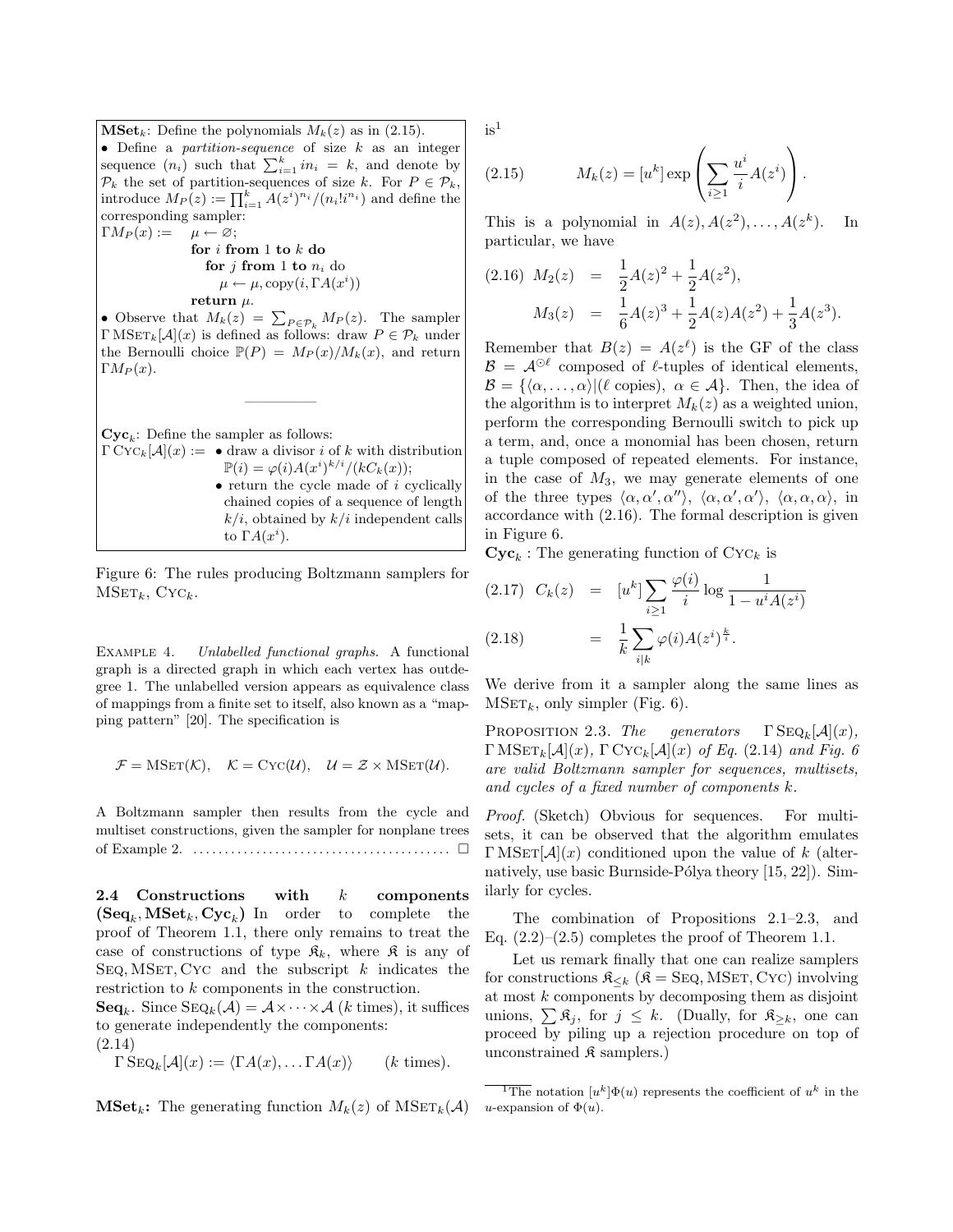```
Algorithm \Gamma PSET[\mathcal{A}](x)
            \mu \longleftarrow \Gamma \text{MSET}[A](x); \ \varpi := \emptyset;for \gamma \in \mu do
                         if the multiplicity of \gamma in \mu is odd
                         then \varpi := \varpi, \gamma;
{\rm return} \; \varpi
```
Figure 7: The rule for producing a Boltzmann sampler for PSET.

Example 5. Series-parallel circuits. These are a classical abstraction of electrical circuits, where both parallel  $(\mathcal{P})$ and serial  $(S)$  compositions are allowed. The recursive specification is  $C = \mathcal{Z} + \mathcal{S} + \mathcal{P}, \ \mathcal{S} = \text{SEQ}_{\geq 2}(\mathcal{Z} + \mathcal{P}), \ \mathcal{P} =$ MSET>2( $Z + S$ ). Circuits of large sizes (e.g., size  $n = 10^4$ ) in  $\approx 10^{11}$  machine cycles) are then easily generated. ...  $\Box$ 

## 3 The powerset construction (PSet)

A powerset is a multiset in which multiplicities of elements are all equal to 1. In other words, an element of  $\mathcal{C} = \mathrm{PSET}(\mathcal{A})$  is a finite subset (in the usual sense) of  $\mathcal{A}$ . Generating powersets is more complicated than in the case of multisets, because of the distinctness condition imposed on elements.

A serendipitous consequence of the close relationship that Boltzmann models entertain with generating functions is that suitable GF identities can often guide the design of Boltzmann samplers. From the GF expressions of Fig. 2, one deduces the fundamental identity (Vallée's identity [9]):  $P(z)M(z^2) = M(z)$ , which reflects a fundamental combinatorial isomorphism

(3.19) 
$$
\mathrm{MSET}(\mathcal{A}) \cong \mathrm{PSET}(\mathcal{A}) \times \mathrm{MSET}(\mathcal{A}^{\odot 2}).
$$

(Elements can be grouped by pairs of identical elements, plus possibly an isolated element, depending on the parity of their multiplicity.) This suggests the following scheme to generate powersets: "draw a multiset; retain all elements of odd multiplicity; discard the rest" (Figure 7). Notice that this procedure has an additional cost, called overhead, which is the total size of the discarded elements.

THEOREM 3.1. (i) The sampler  $\Gamma$  PSET[ $\mathcal{A} | (x)$  of Fig. 7 is a valid Boltzmann sampler for  $PSET(\mathcal{A})$ .

(*ii*) If the generating function  $A(z)$  of A has a radius of convergence  $\rho$  that satisfies the condition<sup>2</sup>  $\rho \langle 1, \text{ then, for all } x \in (0, \rho), \text{ the expectation of }$ the overhead is uniformly bounded from above by the constant  $K = \frac{2\rho^2 A'(\rho^2)}{1-\rho^2}$  $\frac{(p)}{1-\rho^2}$ .

Proof. Correctness follows from a general *division* lemma (Lemma 3.1) applied to the decomposition of multisets given in (3.19).

LEMMA 3.1. (DIVISION) Let  $\mathcal{H}, \mathcal{K}, \mathcal{L}$  satisfy the isomorphism  $\mathcal{H} \cong \mathcal{K} \times \mathcal{L}$ . Given a Boltzmann sampler  $\Gamma H(x)$  for H, the process of extracting the first component of an object generated by  $\Gamma H(x)$  is a valid Boltzmann sampler  $\Gamma K(x)$  for K.

The complexity analysis results from the fact that the probability generating function of the overhead relative to sampler  $\Gamma$  PSET[ $\mathcal{A}$ ](x) is

$$
\prod_{n} \left( \frac{1+x^n + u^{2n} (x^{2n} + x^{3n}) + \dots}{1+x^n + x^{2n} + x^{3n} + \dots} \right)^{A_n} = \prod_{n} \left( \frac{1-x^{2n}}{1-u^{2n} x^{2n}} \right)^{A_n}
$$

.

Differentiation followed by the specialization  $u = 1$  then gives  $\mathbb{E}(\text{overhead}) = \sum_{n=1}^{\infty} \frac{2n A_n x^{2n}}{1-x^{2n}}$ , a quantity easily verified to be majorized by  $K$ .

EXAMPLE 6. Partitions of integer. These are specifiable as  $\mathcal{P} = \text{MSET}(\mathcal{Z} \text{SEQ}(\mathcal{Z}))$ . The subclass of partitions into distinct summands is  $\mathcal{Q} = \text{PSET}(\mathcal{Z} \text{Seq}(\mathcal{Z}))$ . A sampler for  $P$  results from Proposition 2.1; a sampler for  $Q$  derives automatically from Theorem 3.1.  $\dots$ . . . . . . . . . . . . .  $\Box$ 

EXAMPLE 7. Nonplane unlabelled trees without automor*phisms.* They are specified by  $\mathcal{U} = \mathcal{Z} \times \text{PSET}(\mathcal{U})$ , with the powerset construction expressing the fact that two subtrees pending from the same node are structurally different ("identity trees" of [15, p. 64]). These trees are less ramified than unlabelled trees; see Figure 8.  $\dots$ . . . . . . . . . . . . . . . . .  $\square$ 

Generators for  $PSET_k$  and variants are then obtained by methods akin to those of the previous section.

#### 4 Size-controlled samplers

Random generation usually requires us to draw objects with a target size either of a fixed value  $n$ —exact-size sampling—or in a range of the form  $[(1-\epsilon)n,(1+\epsilon)n]$  approximate-size sampling. In the latter case, the parameter  $\epsilon$ , called the *tolerance*, is a small real number  $\left(\epsilon = \frac{1}{10} \text{ or } \epsilon = \frac{1}{100} \text{ suffices for many practical purposes}\right).$ In all cases, uniformity amongst objects of the same size must be preserved. Given the uniformity inherent in the definition of Boltzmann models, one can achieve this goal by plainly controlling size by means of rejection:

(4.20) 
$$
\Gamma C(x \mid \Omega_n) := \text{repeat } \gamma \longleftarrow \Gamma C(x)
$$
  
until  $|\gamma| \in \Omega_n$ ;  
return  $\gamma$ .

There,  $\Omega_n = \{n\}$  (exact size) or  $\Omega_n = [(1-\epsilon), n(1+\epsilon)]$  $\epsilon$ ) (approximate size). In addition, by maintaining a global variable that records at each stage the size of

 $\frac{1}{2}$ This condition is satisfied by almost all specifications (in a precise measure-theoretic sense) and is algorithmically testable [9].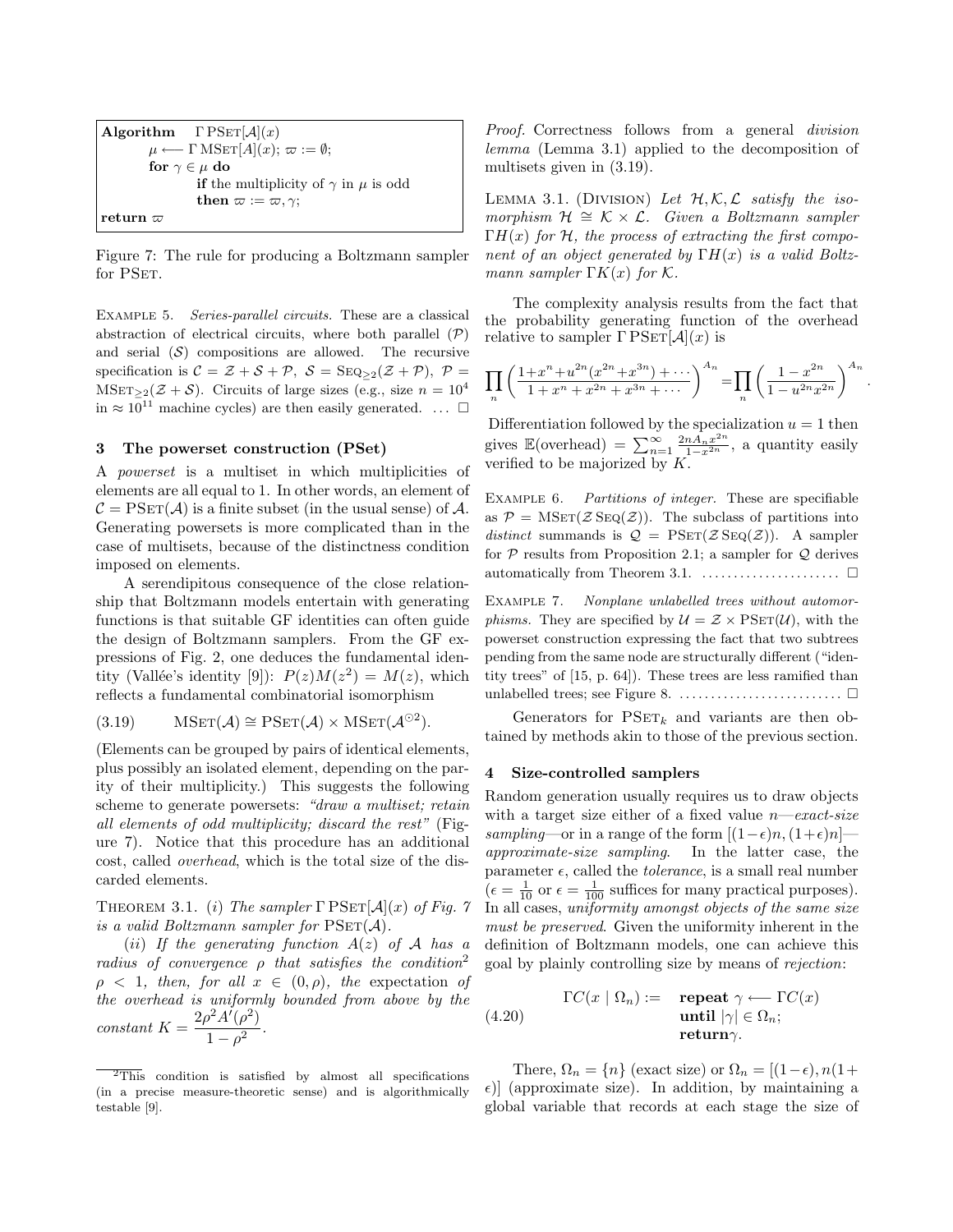the partial object generated and aborting execution if necessary, it is possible to avoid building any object with size exceeding the upper limit max  $\Omega_n$ .

The rejection technique of (4.20) can be coupled with the tuning of the value  $x_n$  of the control parameter  $x$ , which maximizes the chances of success. This tuning relies on the analysis of the random size  $N \equiv N_x$  of the object produced by a free Boltzmann sampler  $\Gamma C(x)$ :

$$
\mathbb{E}_x(u^N) = \frac{C(xu)}{C(x)}, \qquad \mathbb{E}_x(N) = \frac{xC'(x)}{C(x)},
$$

$$
\mathbb{V}_x(N) = \frac{x^2C''(x)}{C(x)} + \frac{xC'(x)}{C(x)} - \left(\frac{xC'(x)}{C(x)}\right)^2.
$$

A fruitful optimisation technique is the targetting heuristic: "choose  $x := x_n$  which satisfies the relation  $\mathbb{E}_x(N) = n$ ". (Due to properties of Boltzmann distributions an approximate solution is normally sufficient.) In all cases, one needs to take  $x_n \to \rho_C$  as  $n \to \infty$ .

The behaviour of the rejection sampler (4.20) for a class  $\mathcal C$  then tightly depends on the singularity type of the generating function  $C(x)$ , that is, on the behaviour of  $C(x)$  as x approaches the critical (singular) value  $\rho_C$ . We refer to the discussion in [8]. For several commonly encountered singularity types, a combination of rejection and the targetting heuristic leads to approximatesize random generators having linear-time complexity. This applies in particular to regular languages.

THEOREM 4.1. Given a regular language  $\mathcal L$  and a fixed  $\epsilon > 0$ , there exists an approximate-size sampler with expected linear-time complexity for  $\mathcal{L}$ . If the automaton recognizing  $\mathcal L$  corresponds to a strongly connected digraph, then there exists an exact-size sampler with expected linear-time complexity.

Proof. From the automaton, a recursive specification for  $\mathcal L$  involving  $\{+, \times\}$  is derived. This gives rise to a Boltzmann sampler  $\Gamma L(x)$  (using Eq. (2.2)-(2.3)), which is equivalent to a Markov chain with suitable transition probabilities. (The transformation is nontrivial—since the automaton is not necessarily complete, we emulate in fact a substochastic matrix.) The approximatesize (resp. exact-size) sampler is obtained by running the derived Markov chain for  $x$  chosen according to the targetting heuristic (resp. with  $x = \rho_L$  and with rejection if the state at the nth step is not the final state).

The next theorem applies to any finite collection of classes of trees with degrees constrained to fixed finite sets, where the classes are bound by a context-free like grammar. This covers term trees in logic and symbolic calculation (even in the case of typed operators) and it allows for various commutativity rules. It also covers the case of acyclic molecules formed from atoms endowed with specific valencies (see [12] for the cyclic case).

THEOREM 4.2. Consider a class  $C$  having a recursive specification

$$
\{\mathcal{F}_1=\Psi_1(\mathcal{Z};\mathcal{F}_1,\ldots,\mathcal{F}_m),\ldots,\mathcal{F}_m=\Psi_m(\mathcal{Z};\mathcal{F}_1,\ldots,\mathcal{F}_m)\},\
$$

where the  $\Psi_i$ 's are taken from the collection of constructors  $\{+, \times, \text{Seq}, \text{MSET}, \text{CYC}, \text{Seq}_k, \text{MSET}_k, \text{CYC}_k\}.$ Assume that the dependency graph of the  $\mathcal{F}_i$ 's is strongly connected. Then an approximate-size sampler and an exact-size sampler can be derived for C, having respectively linear and quadratic expected running time.

Proof. We make use of a singular sampler defined by the limit value  $x = \rho$  (see [8]). The coefficients of C obey the universal asymptotic estimate  $C_n \sim c\rho^{-n} n^{-3/2}$ . This results from the Drmota-Lalley-Woods theorem [9], with an adaptation to Pólya theory of which  $[1]$  is typical. The expected complexity of  $\Gamma C(\rho)$  turns out to be  $O(\sqrt{n})$ , while the success probabilities for approximatesize and exact-size sampling are of respective order  $O(n^{-1/2})$  and  $O(n^{-3/2})$ . The statement follows.

Example 8. Acyclic alcohols. These molecules, enumerated by Pólya [22], correspond to the specification  $\mathcal{A} =$  $Z + Z \times \text{MSET}_3(\mathcal{A})$ . An example is drawn in Fig. 8. A related example is the class of Otter trees (nonplane binary trees),  $\mathcal{O} = \mathcal{Z} + \mathcal{Z} \times \text{MSET}_2(\mathcal{O})$ , which correspond to terms built on a commutative operation.  $\dots \dots \dots \dots \dots \dots \square$ 

# 5 Realization of Boltzmann samplers

There are two basic choices for actually implementing computations over the real abstract domain R used so far.

- EIA Exact interval arithmetic is a way to implement exact real computations, refining estimates in an adaptive manner (see [6] for similar context).
- FPA Fixed precision arithmetic consists in adopting a large enough (but fixed) floating point precision for all real computations.

We have implemented the second strategy, **FPA**, using 20 digits of accuracy in the calculations of values of generating functions. Statistical tests conducted on various simulation results indicate no detectible bias. In other words, the deviation from uniformity, though mathematically nonzero, is "small" (and, in a sense, of the order of  $10^{-20}$ ). Also, the oracle is, under such circumstances, efficiently realized by a combination of recursive calls mimicking the functional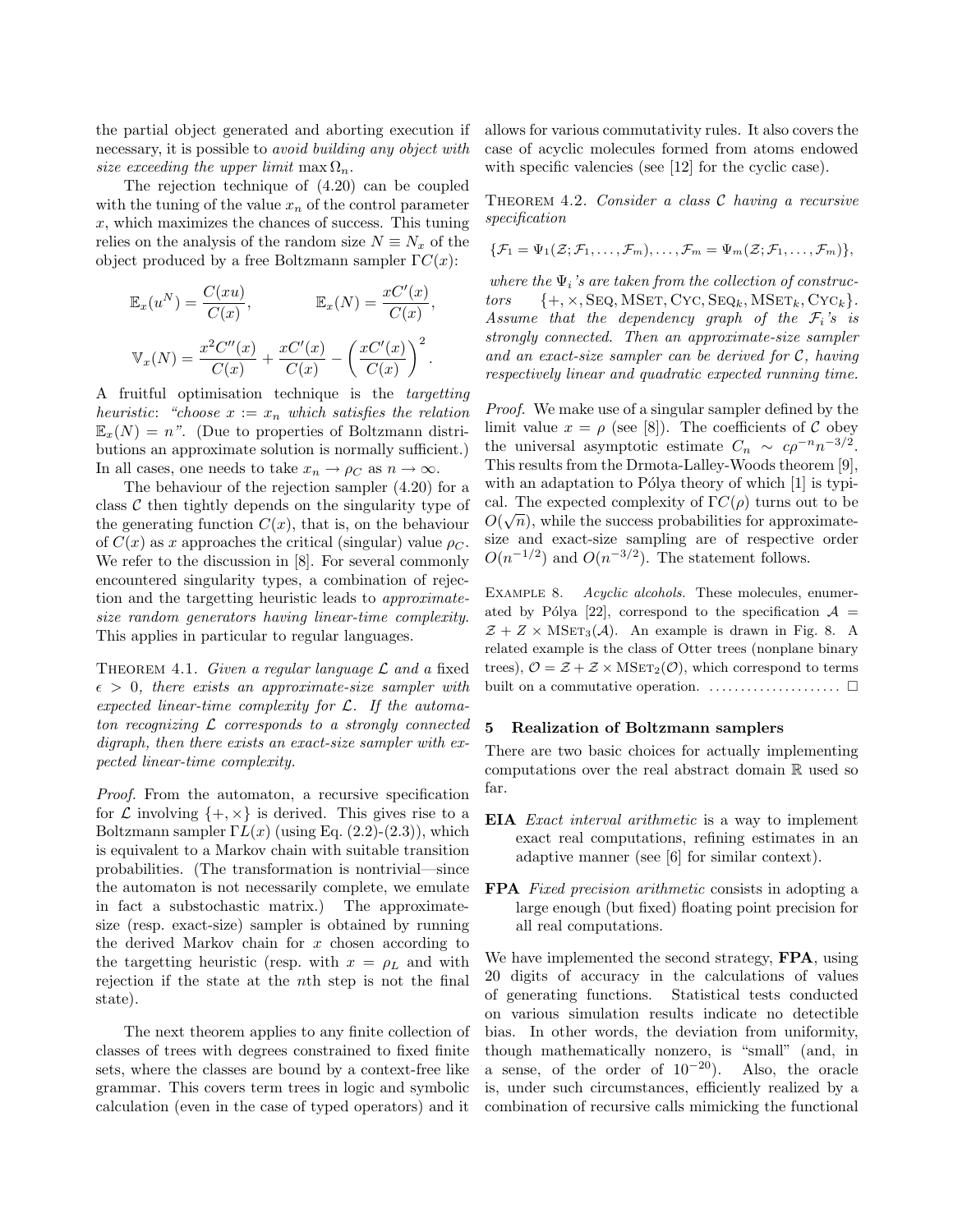

Figure 8: Examples of generated objects.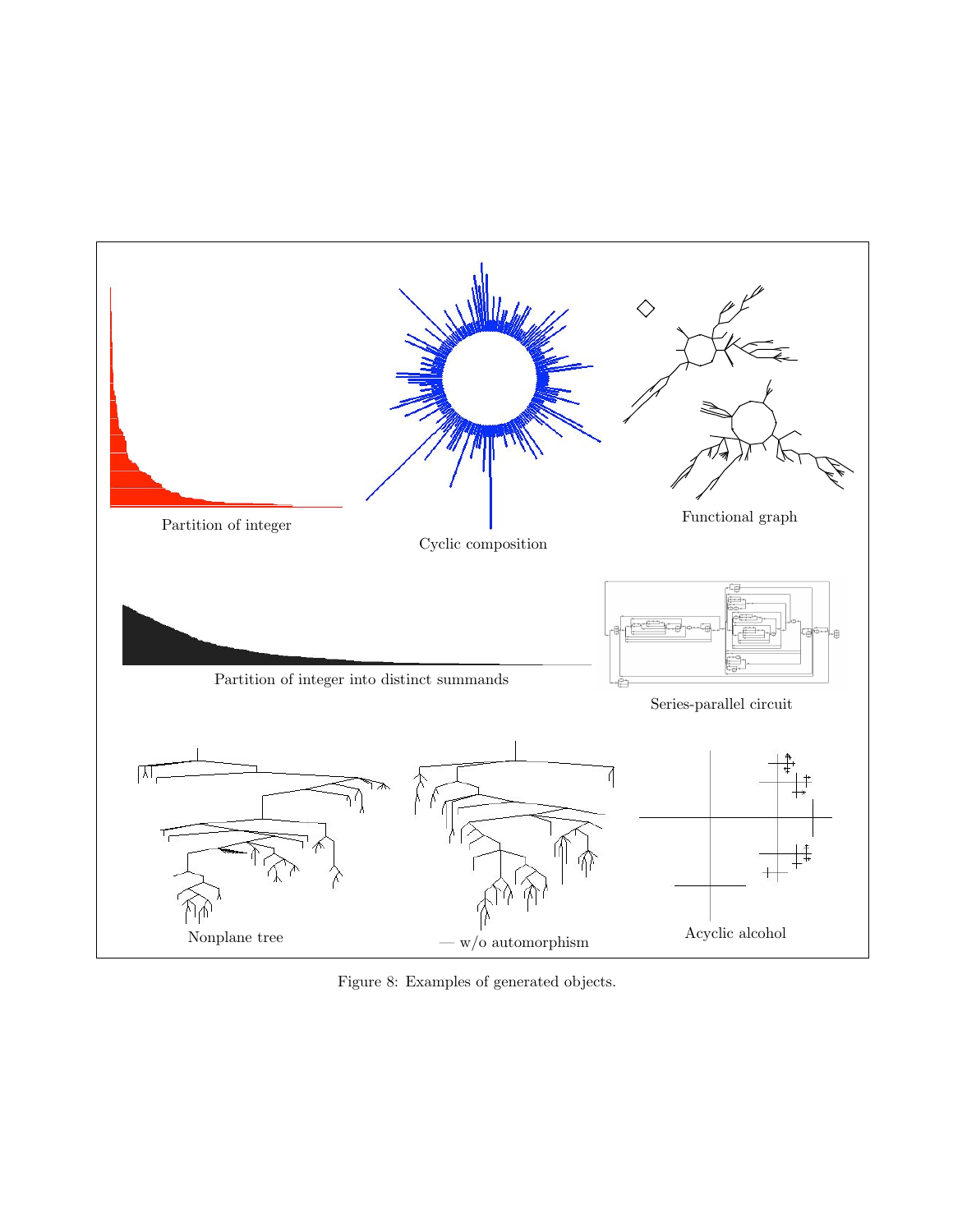| Class                        | Approx.      | Exact        | Method  | $10^4 \pm 10\%$ | $10^5 \pm 10\%$          |
|------------------------------|--------------|--------------|---------|-----------------|--------------------------|
| Partitions                   | $O(n^{1/2})$ | $O(n^{5/4})$ | target. | 0.1s            | $1\mathrm{s}$            |
| Partitions distinct summands | $O(n^{1/2})$ | $O(n^{5/4})$ | target. | 0.1s            | 1s                       |
| VC polyominoes               | O(n)         | $O(n^2)$     | target. | $15\mathrm{s}$  | 130s                     |
| Nonplane trees               | O(n)         | $O(n^2)$     | sing.   | 10s             | 100s                     |
| Nonplane binary trees        | O(n)         | $O(n^2)$     | sing.   | 5s              | 90s                      |
| Trees $w/o$ automorphisms    |              |              | sing.   | 10s             | 180s                     |
| Series-parallel circuits     |              |              | sing.   | 60s             | $\overline{\phantom{0}}$ |
| <b>Necklaces</b>             | O(n)         | $O(n^2)$     | target. | 1s              | 10s                      |
| Circular compositions        | O(n)         | $O(n^2)$     | target. | 3s              | 30s                      |
| Functional graphs            | O(n)         | $O(n^2)$     | target. | $10\mathrm{s}$  | 100s                     |

Figure 9: Complexity and computation time of example classes.

equations of Fig. 2, memorization on the fly, and Newton's method. Altogether, for each of our pilot examples, the computation time associated to the FPA implementation of the oracle appears to be negligible.

Figure 9 indicates, for a variety of classes, the complexity and the observed computation time<sup>3</sup> of a Boltzmann generation. The case of integer partitions is worthy of note since the complexity of approximatesize sampling is *sublinear*—– this makes it possible to attain sizes well in range of  $10^9-10^{10}$ . For all other classes listed in Fig. 9, the complexity of approximatesize sampling is linear. Objects with sizes of  $10^4$  to  $10^5$ are effectively drawn by means of at most  $10^{12}$  machine cycles. Figures 8 and 10 display some random objects generated under our implementation.

#### References

- [1] Jason P. Bell, Stanley N. Burris, and Karen A. Yeats. Counting rooted trees: law  $t(n)$   $c\rho^{-n}n^{-3/2}$ , July 2005. Available at http://arxiv.org/abs/math.CO/0512432.
- [2] F. Bergeron, G. Labelle, and P. Leroux. Combinatorial species and tree-like structures. Cambridge University Press, Cambridge, 1998.
- [3] Olivier Bodini, Éric Fusy, and Carine Pivoteau. Random sampling of plane partitions. In Renzo Pinzani and Vincent Vajnovszki, editors, Gascom 2006, pages 124–135, Dijon, France, 2006. LE2I.
- [4] A. Denise, M.-C. Gaudel, and S.-D. Gouraud. A generic method for statistical testing. In ISSRE '04: Proceedings of the 15th International Symposium on Software Reliability Engineering (ISSRE' $04$ ), pages 25-34, Washington, DC, USA, 2004. IEEE Computer Society.
- [5] Alain Denise, Yann Ponty, and Michel Termier. Random generation of structured genomic sequences. In RECOMB 2003, page 3 pages (poster), Berlin, April 2003.



Figure 10: A plane partition of size about 15000, generated by a Boltzmann sampler [3].

 $\overline{{}^3$ Our prototype is implemented under the symbolic manipulation system Maple.